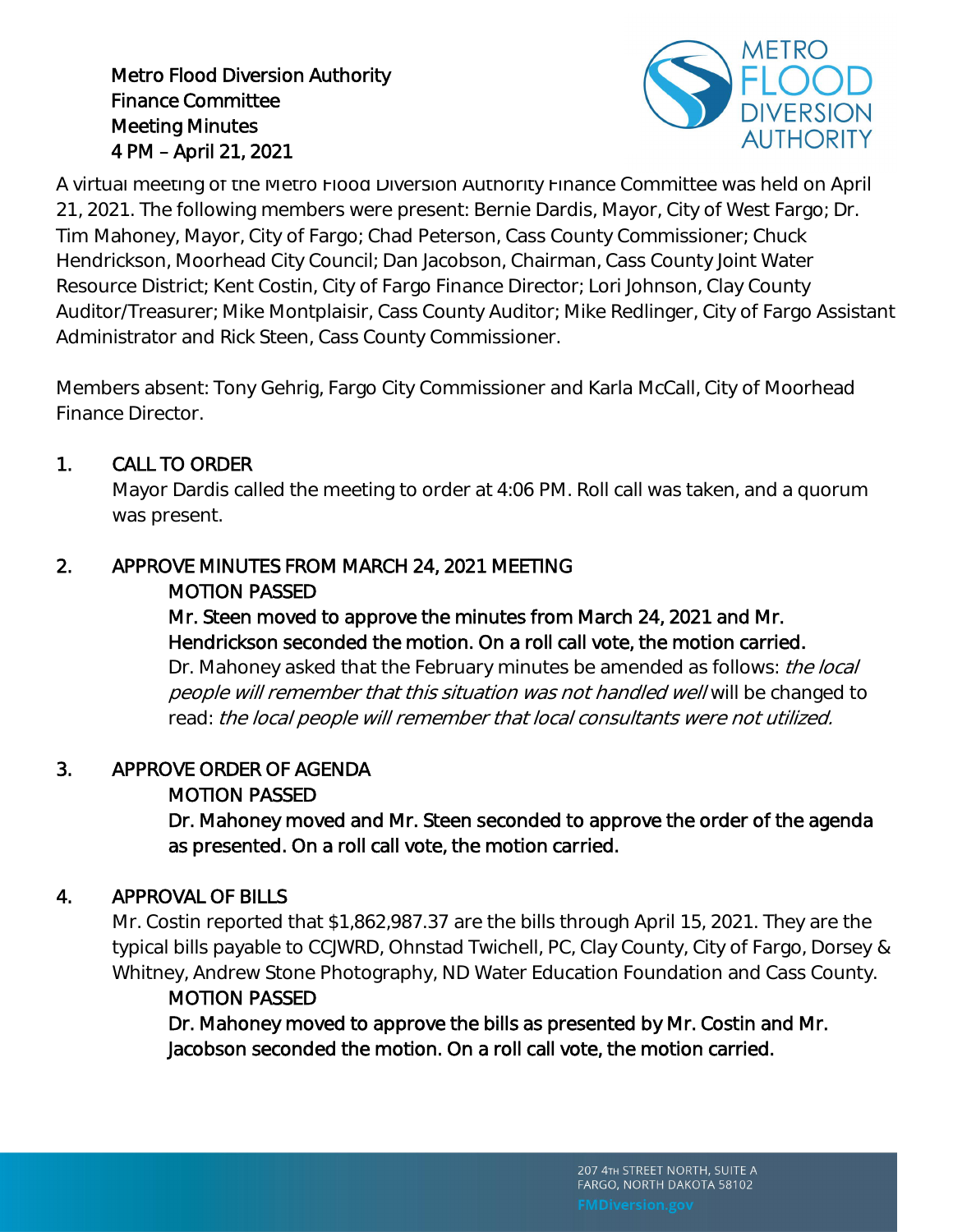

#### 5. FINANCIAL REPORT

Mr. Costin reported that \$14,744,770 has been expended to date for a cumulative total of \$660,752,111. We currently have a net position of \$104,233,972.

Mr. Costin also reported that they are currently working on draft statements for the audit and it should be ready to be presented at the May meeting.

#### MOTION PASSED

Mr. Steen moved to approve the financial report as presented and Mr. Montplaisir seconded the motion. On a roll call vote, the motion carried.

### 6. EXECUTIVE DIRECTOR FINANCIAL REPORT

Mr. Paulsen touched on the dashboard and indicated that it will be updated once per month and committee members will have access to it 24/7.

Actual expenditures to date are \$660,752,111 and are tracking as anticipated. Dr. Mahoney asked if legal fees will be going down. Mr. Barthel stated that yes, they had declined some, but lands legal fees had increased due to the LRED costs.

### 7. CONTRACTING ACTIONS

Mr. Paulsen reported on the following contract actions:

### DA Board approval:

- New Contract for Structure Mitigation WP-50E Schmidt & Sons \$98,295.00
- In-Town Levees (4th Street Pump Station and 2nd Street So. Floodwall) WP-42A1A3 Change Order #11 (Adjustment to contract for settlement approved last month by the Board) ICS, Inc. \$284,991.94
- Task Order 1, Amendment 18 Additional Budget, increase the insurance subtask D, Professional Liability Insurance March 13, 2021 to March 13, 2020 HMG \$269,384.88

#### Executive director approved contract actions:

- Service Agreement Gas Line Potholing Xcel Energy \$2,762.51
- Task Order 6, Amendment 15 Land Management Task Order Close-out HMG (\$38,618.67)
- Task Order 13, Amendment 23 Levee Design and Design Support Task Order Closeout HMG (\$20,087.23)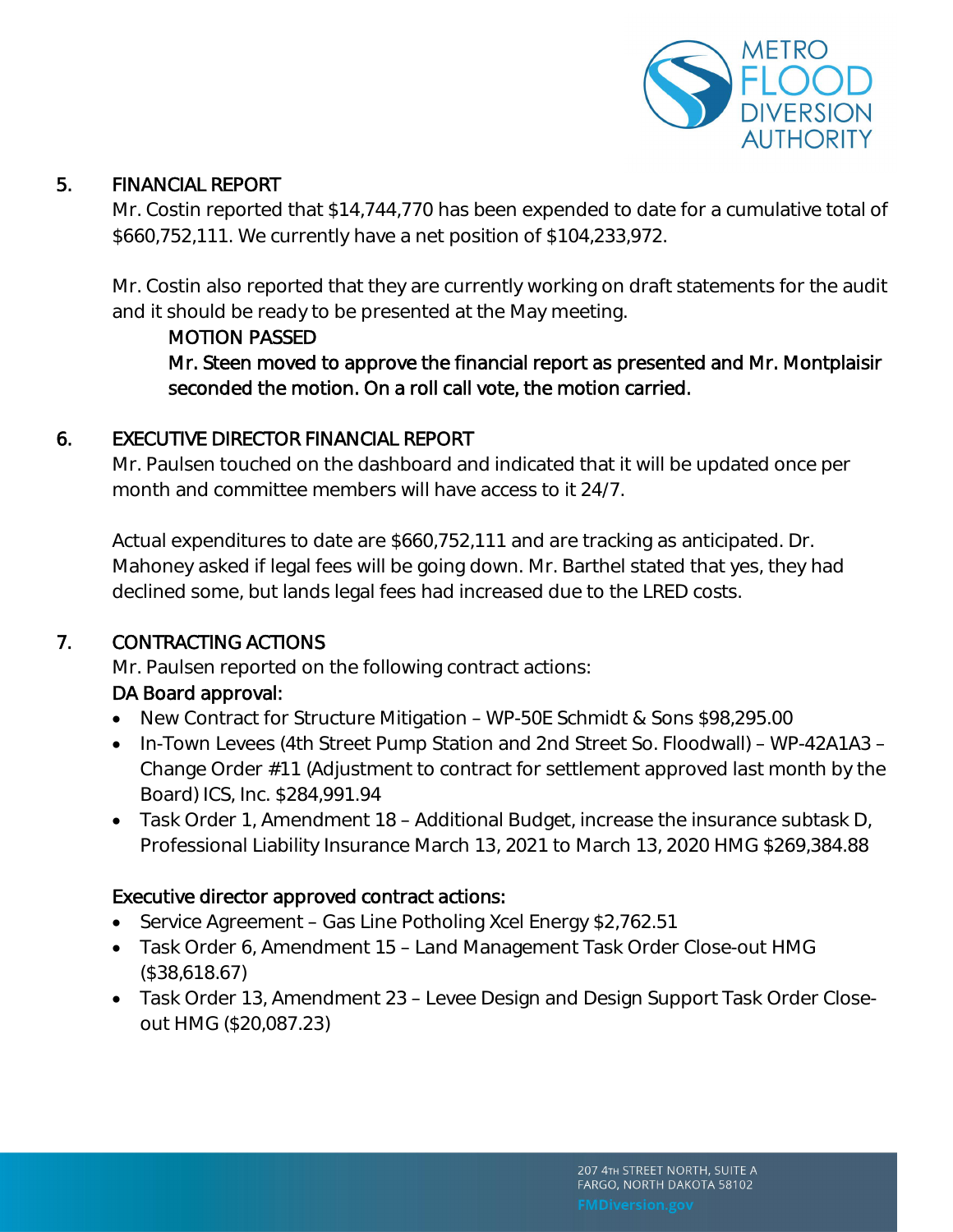

- Task Order 21, Amendment 10 P3 Request for Proposal Procurement Support HMG \$0 Task Order 1, Amendment 3 – Consulting Services, Modify scope of services (1) remove tasks now being performed by owner (2) transition to Owner the public website, social media, and documentation and studies and (3) modify Attachment B – Annual Budget Summary by Task to reduce the total fee by the amount of fee appropriated but not expanded in FY2021 and fee associated with the removal of certain tasks. AE2S (\$2,249,312.55)
- New Service Agreement Consulting Services completed under AWD Eighteen92, LLC \$48,000
- Task Order 3, Amendment 0 Consulting Services, 4D Leadership Development Executive Management Systems \$132,000

### CCJWRD approved contract action:

 Task Order 1, Amendment 4 – Property Appraisals Services Compass Land Consultants, Inc \$70, 607.50

#### MCCJPA approved contract actions:

- Task Order 2, Amendment 0 Property Appraisal Services Crown Appraisals, Inc \$11,500
- Task Order 2, Amendment 1 Property Appraisal Services Crown Appraisals, Inc \$13,500

Mr. Costin asked who EMS is, what they do and why the fee is so high. There was dialogue around the EMS contract and Mr. Steen asked Mr. Paulsen to bring additional information to the next meeting for discussion and clarification.

Mayor Dardis stated that he and Mr. Paulsen had already discussed the EMS contract. Mr. Paulsen asked that item vii be removed from the executive director approved contracts and he will report back to the finance committee upon its execution.

### 8. OTHER BUSINESS

### DA Board Approval MOU and Agreement Actions

Mr. Shockley walked through the following MOUs and indicated that they are making good progress getting MOUs and third-party agreements signed.

- Agreement for Cass Rural Water
- MOU for Vacated Roadways MFDA, CCJWRD & Cass County
- Xcel Energy MOU for the DCAI